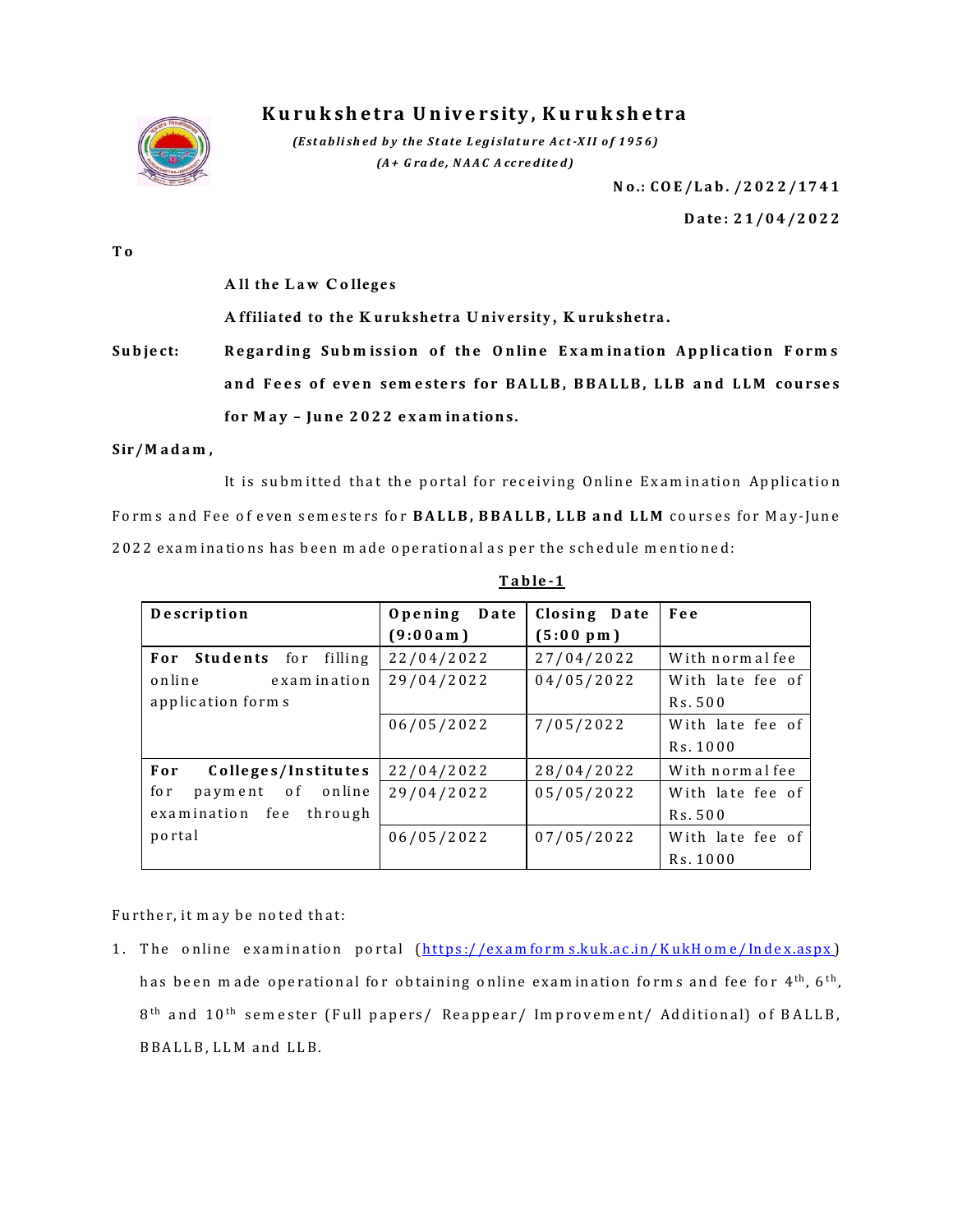- 2. The online examination portal for  $2^{nd}$  semester (Full paper/Reappear/Im provem ent/Additional) shall be made operational separately for which the schedule will be notified later.
- 3. Earlier the passed out students (Ex-Students) who wished to appear in Reappear/Im provem ent/Additional categories were being dealt by the university directly. Now, all the passed out students including the Special Mercy Chance Students (Reappear/Improvement/Additional of semester system only) shall be routed to the university via their respective last attended college/department/institute of the said course. (Detailed notification enclosed). Therefore, it shall be the responsibility of the concerned college to incorporate their all passed out students and submit the examination forms and fee through the Online E x a m in a tio n P o rta l.
- **4.** The university has assigned the college **Geeta Institute of Law, Panipat** to in corp orate such students whose last attended colleges lying in the districts of Sirsa, Fathehabad, Hisar, Jind and Panipat have been closed or disaffiliated with KUK. This college will submit the examination forms and fee of such students to the university through the Online Portal. Further, they shall also collect the initial exam ination fee as well as Deficit/Balance fee as generated by the university from the students and submit the same to the university through the portal only.
- 5. All such students (Regular/Ex-students/Mercy Chance Students of semester system only) shall now apply through the online mode and submit their Online Examination Forms with an initial fee as visible on the Examination Portal to their respective last attended college through the Online Examination Portal. After checking the eligibility of the students, the deficit/ balance fee, if any, shall be updated/ raised by the university and shall be displayed in the Students' login as well as in the college Login.
- 6. After the generation of the Deficit/Balance fee by the university, it shall be the duty of the concerned college to collect the Deficit/Balance fee from the concerned student and pay the same to the university through the Online Examination Portal. Please note that the Deficit/ Balance Fee shall be received by the university through the online **m ode through the portal only.**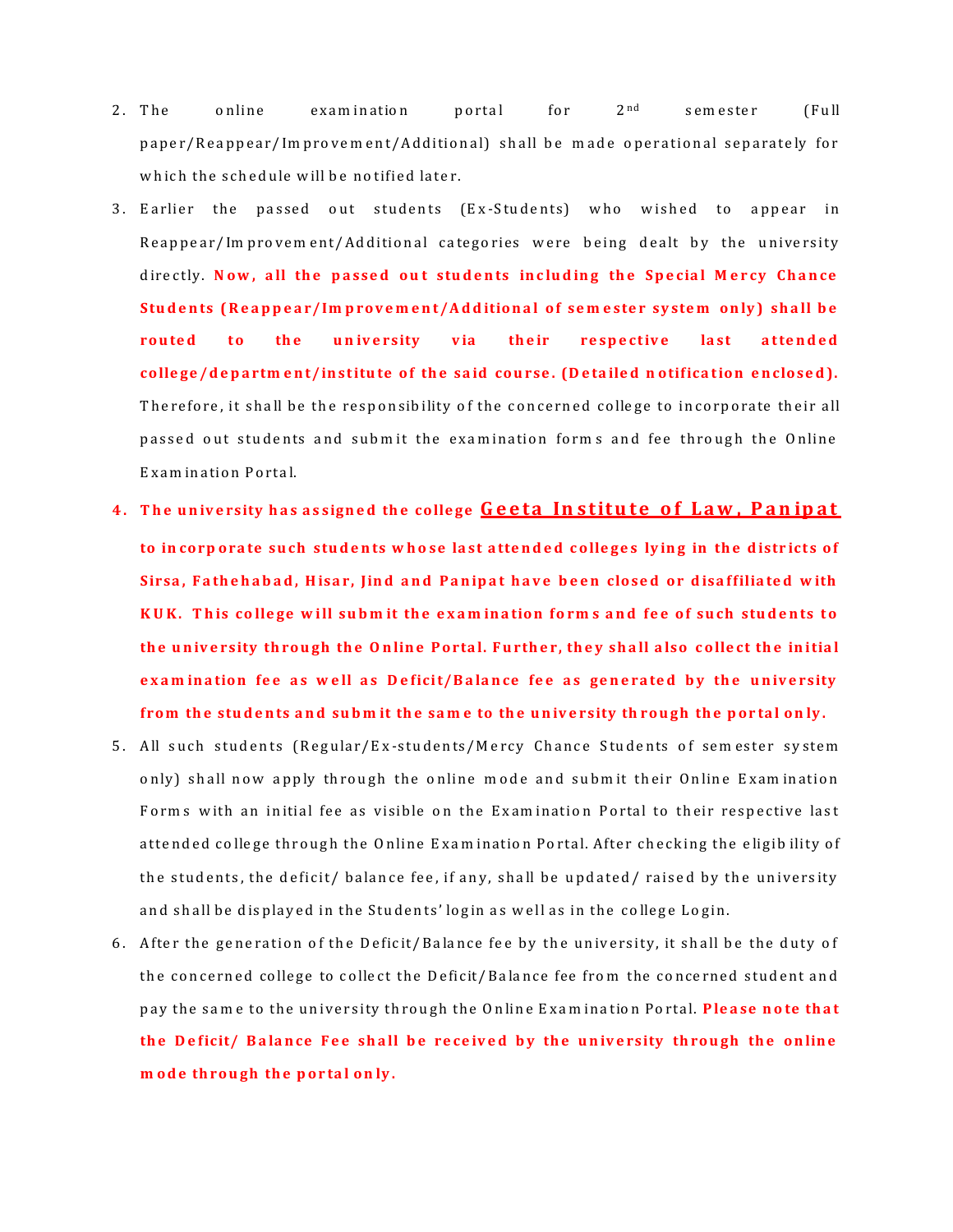- 7. Please note that the Admit Cards-cum-Roll Numbers of such students will not be issued whose Deficit/Balance fee has been generated by the university and is unpaid by the concerned department.
- 8. The Deficit/Balance fee (as generated by the university) shall be paid by the respective colleges through the Online Examination Portal only to the University. After realizing the complete Examination Fee by the university, the Admit cards-cum-Roll Numbers shall be made available in the **Generate NOC section** of the College Login. After the issuance of NOC by the concerned college, the Admit Cards-cum-Roll Numbers will be m ade available in the Students' as well as the College Login.

Please note: NO other mode of the payment of the Deficit/Balance Fee (except th rough the Online Exam ination Portal) shall be entertained by the university in **a n y ca se .** 

- 9. The colleges shall be able to pay the Deficit/Balance fee through the link **Exam Fees --> Subm it Deficit Fees.**
- 10. All the Colleges/Institutes must ensure that the online examination application forms are being filled up in their respective Computer Lab.(s) to avoid any type of discrepancy while filling the forms. The Colleges must also ensure that no eligible student be deprived of from filling the online examination form.
- 11. Colleges/Institutes are free to change the wrongly opted subjects of the students at their own end through the link **STUDENT --> Student Exam Subject Updation**.
- 12. The Colleges/Institutes have been facilitated with a provision for resetting the passwords of the students by using Students --> Reset All Profile Password tab.
- 13. If a student wishes to change his/her then the mobile number of the students can be changed by the college using **Update Students Profile link**.
- 14. All the pre-examinations activities in terms of Admit Cards, Signature Charts and Confidential pastings shall be undertaken by the Departments/Institutes themselves.
- 15. The Colleges/Institutes have also been provided with a facility to promote their regular full paper students (whose previous examination forms already exist in the online system) to successive semesters. The Colleges/Institutes shall ensure proper and timely coordination with their students so as to fix the responsibility of filling the online examination form on the part of department OR Student. In case Colleges/Institutes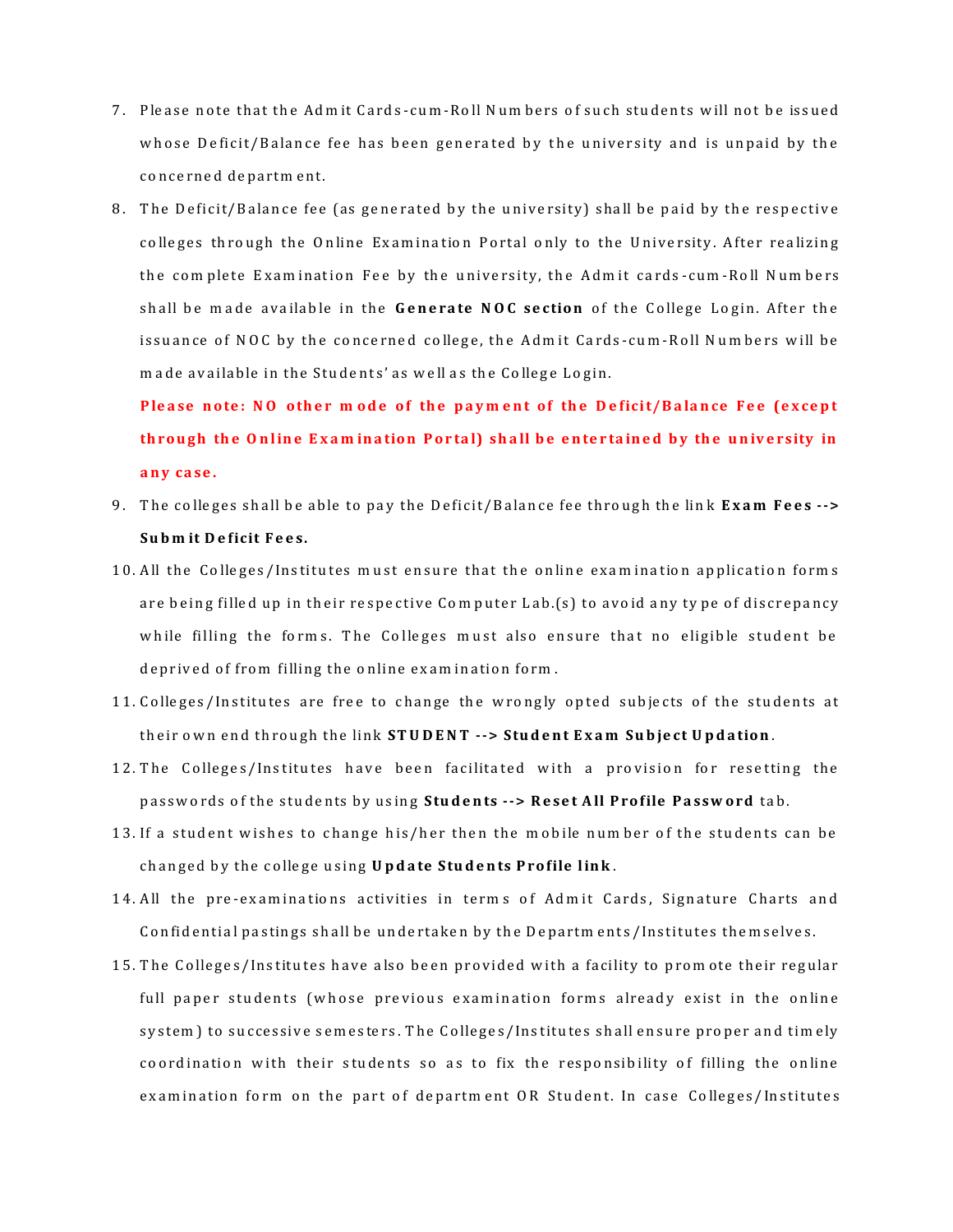decides to promote their students through its Panel, then the decision of promoting the students by departments may be clearly communicated to their students in order to avoid any am biguity. Colleges/Institutes may promote their students by following the below mentioned steps:

- i. G o to '**S tu d e n ts** ' ta b a n d c lic k o n '**P r o m o te S tu d e n t'**.
- ii. Enter the input details and click on '**Find'** button. A list of eligible students whose previous examination forms already exists in the online system will be displayed.

(**Note:** In case, the form of any student does not exist in the Online System; then, such students may be asked to register themselves and fill their online examination forms through student panel for the current sem ester)

| <b>Exam System</b> |                                             | <b>SEMESTER</b>             | ٠                         | Class Name                 |                         | B.A. (Mass Communicati- |            |                   | Semester/Part | <b>SEMESTER-1</b> |                |                | Clear   |  |
|--------------------|---------------------------------------------|-----------------------------|---------------------------|----------------------------|-------------------------|-------------------------|------------|-------------------|---------------|-------------------|----------------|----------------|---------|--|
|                    | Exam Type                                   | <b>FULL PAPERS</b>          |                           | <b>Exam Session</b>        |                         | Nov-Dec 2018            |            | <b>Entry Date</b> |               | Select.           | Select         |                | Find    |  |
| SN#                | <b>Student Name</b>                         |                             | <b>Father Name</b>        |                            | <b>Email Id</b>         |                         |            | <b>Mobile No</b>  | <b>DOB</b>    | <b>Entry Date</b> | <b>State</b>   | City           | Promote |  |
|                    | <b>HIMENDER</b>                             |                             | <b>HARI PARKASH</b>       |                            | vadavhimender@gmail.com |                         |            | 8168009537        | 25-06-1998    | 29-08-2018        | Harvana        | <b>PANIPAT</b> | Q,      |  |
|                    | <b>NEELESH MISHRA</b>                       | <b>BIDYA BHUSHAN MISHRA</b> |                           | neeleshmishra417@gmail.com |                         |                         | 9729783408 | 10-05-1998        | 29-08-2018    | Haryana           | <b>PANIPAT</b> | 2              |         |  |
|                    | з<br><b>NEERAJ GIRI</b><br><b>ANIL GIRL</b> |                             | neerajgiri20000@gmail.com |                            |                         | 9812823829              | 22-07-2000 | 29-08-2018        | Harvana       | <b>SAMALKHA</b>   | Ω              |                |         |  |

- iii. Click on Promote link and enter Semester/Year, Examination Type, Subjects and details about last qualifying examination and save.
- iv. Go to the Application Status to Preview and Submit.
- v. Submit fee.

## General Instructions for the Students for filling the Online Examination Application Form

- 1. Those students who are applying for the online exam ination forms for the very first time in any of the sem ester must have an e-mail ID and a mobile number for exam registration. Such students shall have to register and fill their forms online and also upload the photographs, signature and thum b im pression on the University Exam ination Portal.
- 2. Before filling the form, please read carefully about eligibility criteria, examinations schedule and fee details available on the University Website (http://www.kuk.ac.in).
- 3. Steps for filling the examination form.
	- i) Click on www.kuk.ac.in> Online Exam /Re-evaluation > Online Examination Form (Regular Students) > REGULAR STUDENTS (for this em ail id and mobile number is required)
	- ii) After having a successful registration, go to Student Login by using the user id (which is your em ail id) and password that has been sent to your mobile number.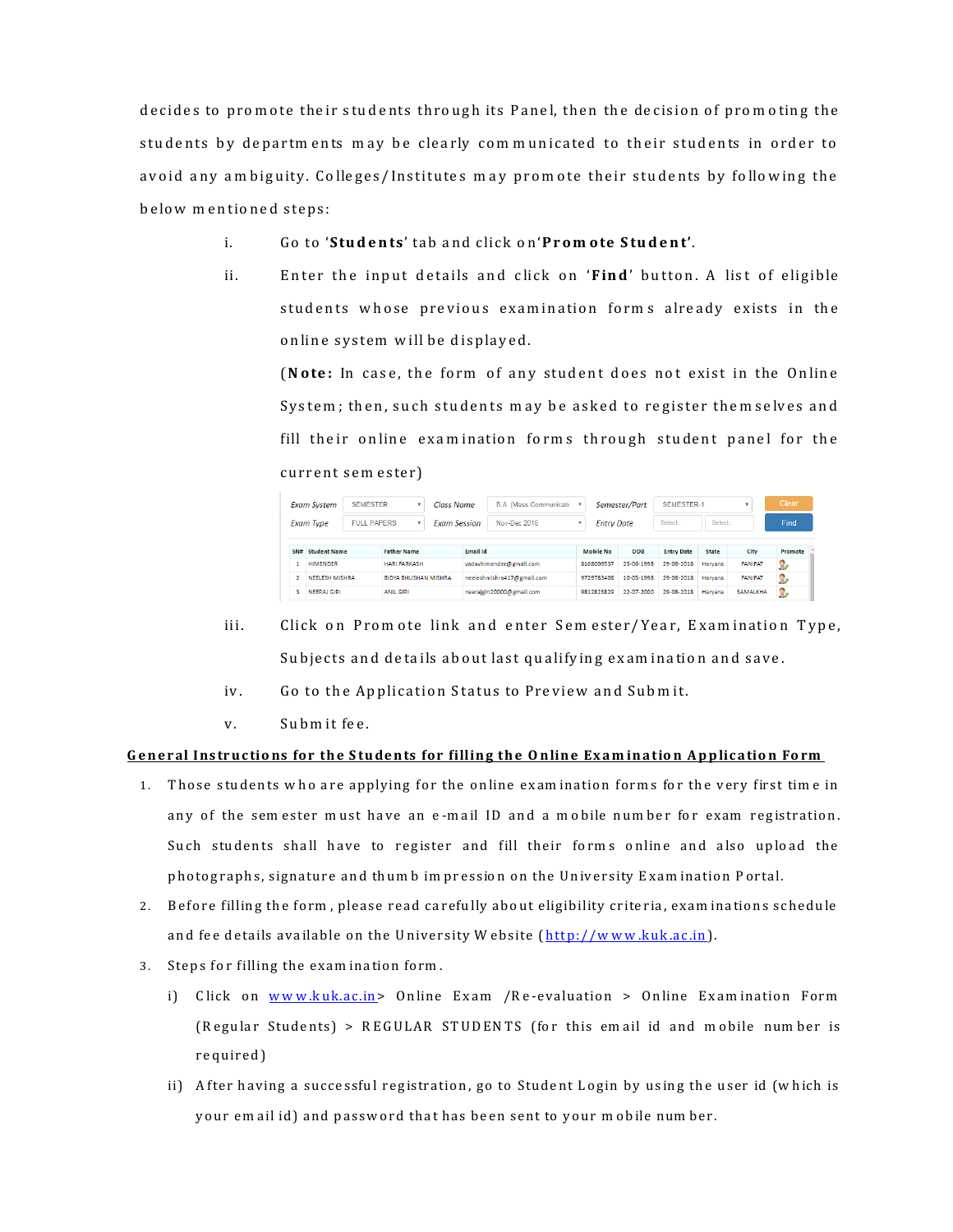- iii) Fill Personal Details and Save.
- iv) Fill Exam ination Details and Save.
- v) Go to Application Status, Preview the form and Submit. The form will now get finally submitted. (Please note that the online examination form shall get finally **s u b m itte d o n ly a fte r fo llo w in g the S te p v .)**
- vi) Take printout by clicking on Preview / Download PDF button at top right corner.
- vii) Subm it the hard copy of the filled online form (.pdf) in the concerned College.
- 4. The students are advised to fill their online examination forms using the **same login ID/email id** as used in pervious sem ester/year in a same class and college.

P lease note: Change of email id in the same class and college may lead to different Roll Numbers in different semesters of the same student thereby leading to **n u m er o us d is cr e p a n cie s in R o ll N um b ers a s w e ll a s R es u lt co m pilatio n .**

- 5. The students shall carefully select the College, Class and Examination Type while filling the Online Exam ination Form. The form submitted in wrong college may lead to non-payment of the examination fee by the said (wrong) college; thereby leading to the non-issuance of the Adm it Cards-cum -Roll Numbers.
- 6. After the subm ission of one examination form in a particular class and college, if the student w ishes to fill more than one examination form in Reappear/Improvement/Additional categories, then by clicking on **Exam Form +/ Click for More Examination Form**, the student shall be able to successfully submit his more than one examination form in various categories through same em ail id and in the same class and college.
- 7. The students will fill their own mobile number and email id only (and not someone else's) while doing the registration and filling the online examination form as all important correspondence/messages shall be sent on the registered em ail id and mobile number.
- 8. If a student forgets his/her em ail ID and password; then follow these steps to recover the same: Go to Student Login --> Click on Forgot UserID / Password. The email Id and passw ord will be sent to his/her registered mobile number.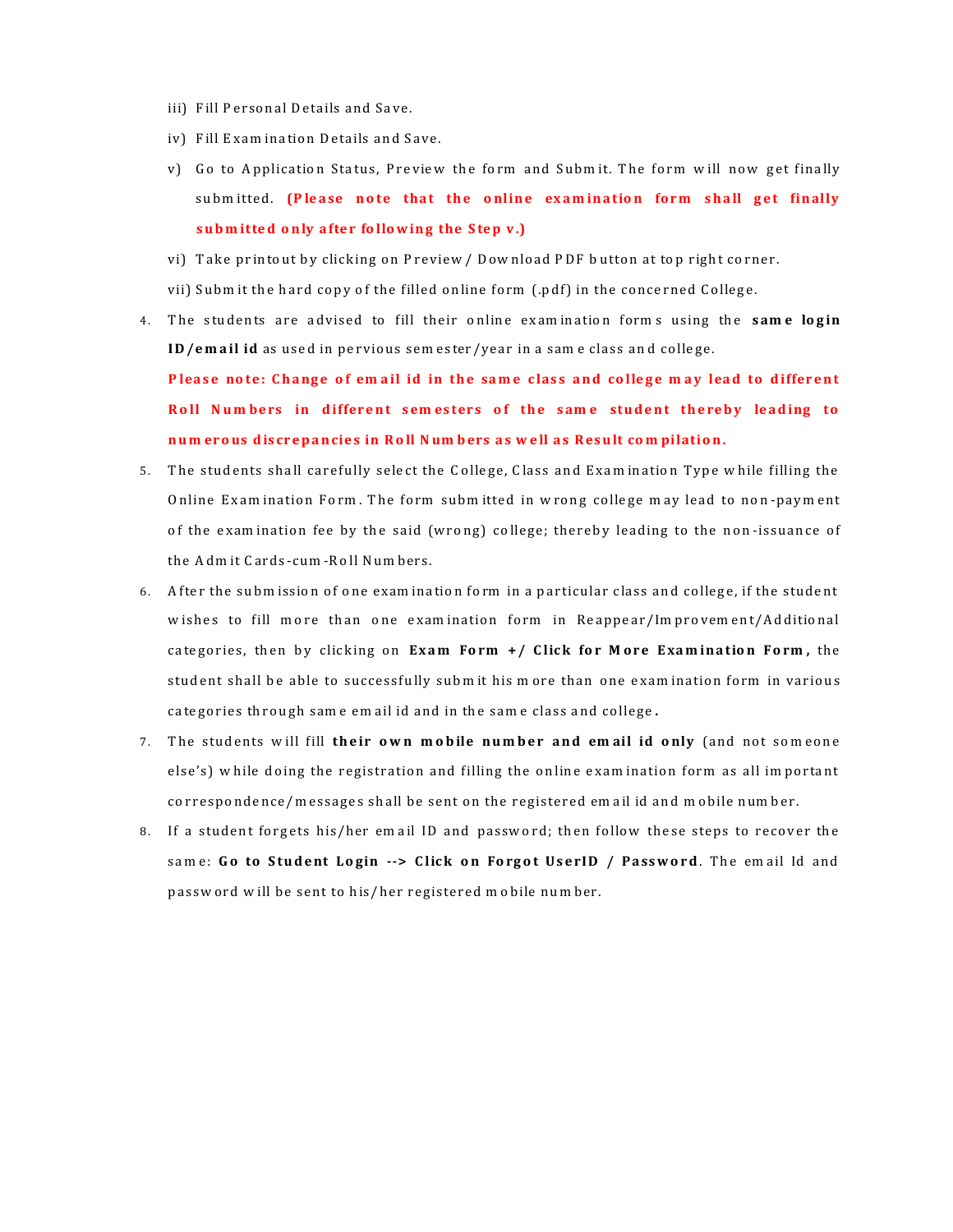|                | <b>Forget Password</b>      |                          |                         |                |                                     |                   |                 |                        |
|----------------|-----------------------------|--------------------------|-------------------------|----------------|-------------------------------------|-------------------|-----------------|------------------------|
|                | * All fields are mandatory. |                          |                         |                |                                     |                   |                 |                        |
|                |                             |                          | Date Of Birth *:        | 01-Jan-2000    |                                     |                   |                 |                        |
|                |                             |                          | Mobile Number *:        |                | 9999999999                          |                   |                 |                        |
|                |                             |                          |                         |                | Process                             |                   |                 |                        |
|                |                             |                          |                         |                |                                     |                   |                 |                        |
|                |                             |                          |                         |                |                                     |                   |                 |                        |
|                |                             |                          |                         |                |                                     |                   |                 |                        |
| Sr.<br>No.     | <b>Student's</b><br>ID      | <b>Student's</b><br>Name | Father's<br><b>Name</b> | Email Id       | <b>Class Name</b>                   | Semester/Year     | College<br>Name | <b>Reset Password</b>  |
| 1              | 514219                      | <b>KYRA</b>              | KKK                     | kyra@gmail.com |                                     |                   |                 | <b>Change Password</b> |
| $\overline{2}$ | 514221                      | <b>KYRA</b>              | <b>KKK</b>              | skkk@gmail.com | <b>B.A.</b> (Mass<br>Communication) | SEMESTER-1        | Test<br>college | <b>Change Password</b> |
| 3              | 514221                      | <b>KYRA</b>              | <b>KKK</b>              | skkk@gmail.com | <b>B.A.</b> (Mass<br>Communication) | <b>SEMESTER-3</b> | Test<br>college | Change Password        |

Even Colleges can also provide the user  $id/m$  obile number to their students by visiting the **Dashboard** on their panel.

- 9. Details of examination fees for all the courses are available at university's website  $(w w w.ku k.ac.in)$
- 10. The Examination fees and Deficit/Balance Fee (if any) for all the students who have filled their online exam ination forms in Full Papers/Reappear/Improvement/Additional shall be paid through their concerned College/Institute through the online examination portal.

Please note: The Deficit/Balance Fee of the students shall be accepted by the university through the Online Examination Portal only by the respective Colleges/ **Departments/Institutes. The students shall not pay their deficit/balance fee directly** to the university through any other mode except through their last attended college/department/institute via the Online Exam ination Portal.

- 11. The students shall receive the message on their registered mobile numbers immediately after the generation of the Balance/Deficit Fee by the university. The updated Deficit/Balance Fee shall also be reflected in the Application Status in the students' login. Upon the updation of the Deficit/Balance Fee, the concerned students shall deposit his/her Deficit/Balance fee to the concerned College. This Deficit/Balance fee as received by the College; then shall be paid to the university through the Online Examination Portal.
- 12. The students who have applied their online examination forms shall regularly check the Application Status through their logins for the status of the Deficit/Balance fee (if any) as raised by the university.
- 13. After final subm ission of the Exam ination Form, the Students shall take the print out of the form and submit the same to the concerned College.
- 14. For any changes/am biguities after final subm ission of exam ination form, all the students w ill contact their concerned College who will resolve them selves or get them resolved by the university.